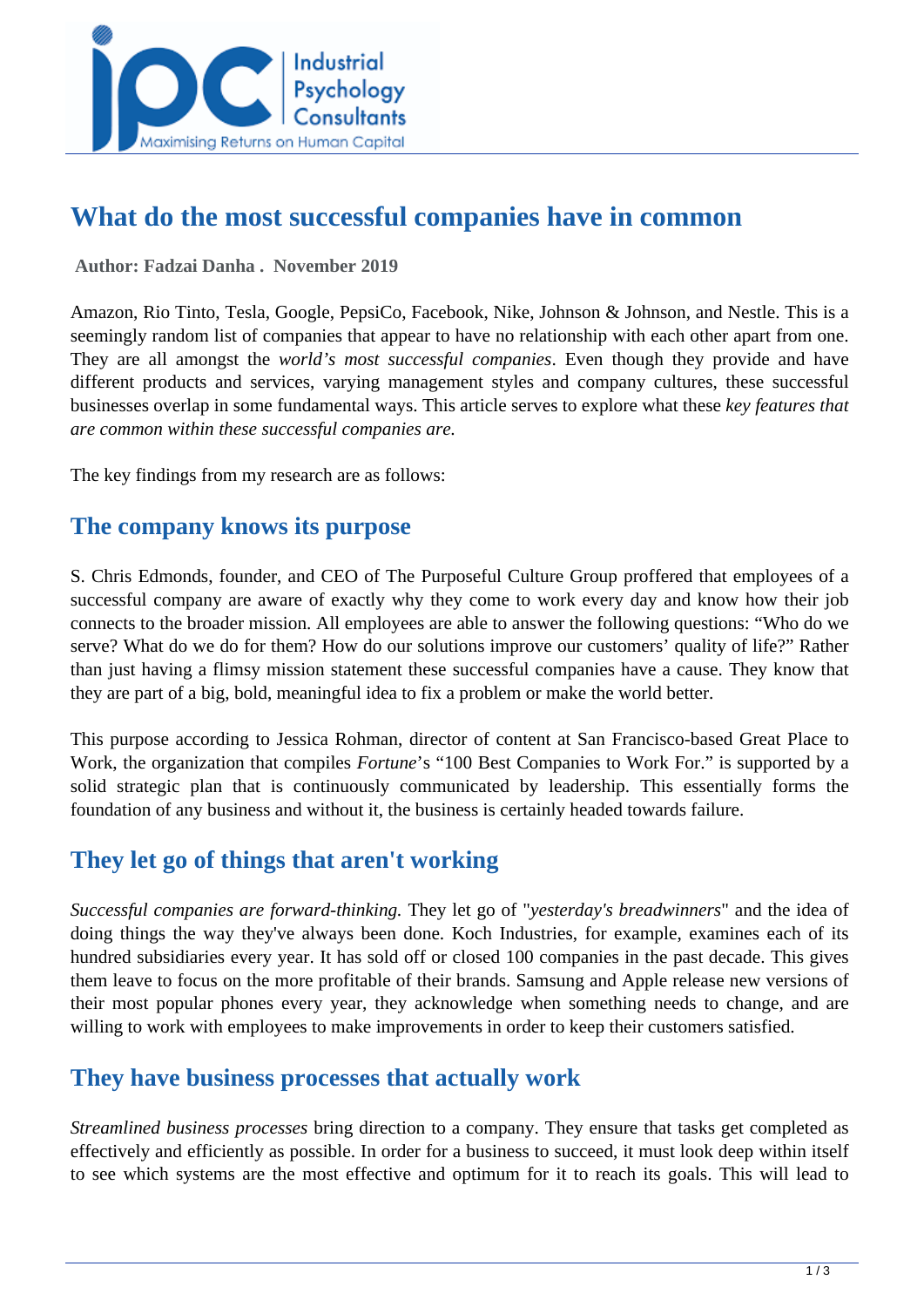

optimal productivity and overall success.

#### **They have understood the secret to customer service**

Successful companies have a complete commitment to their customers. They understand that success is not about mere *customer satisfaction* but about captivating and comprehending the right customers as well as choosing not to do business with the wrong customers. These companies recognise that they are creating products for a specific target market and therefore put in place measures to ensure that these products and services satisfy and meet the needs of that set market. This results in *brand loyalty* as customers feel like the company cares and listens to what they have to say.

# **They have good company cultures and positive attitudes**

Cultivating and maintaining a working environment that keeps employees satisfied, motivated and inspired, does not only lead to a strong connection forming between employee and the business, but it will also attract the right people (both customers and employees). If the employees of a company are positive about the work they do as well as about the business for which they are a part of, then chances are high that the business will succeed. This gives rise to productivity and true dedication that can only lead to great things.

# **They are not afraid to take adapt and take risks**

*Change is constant and inevitable*. The ability to adjust accordingly and embrace change is the difference between success and failure. *Successful companies* are able to make smart calculated risks at the right moments with clear outcomes.

# **They acknowledge when there is need to bring in advisors or consultants**

Advisors act as an objective source of information, advice, and knowledge and can very often help immensely when it comes to decision-making and development within a business. The role of the advisor is to evaluate performance and progress and as a result offer guidance by reviewing goals, objectives, and the progress of the organization. This almost guarantees the triumph of a company.

# **They are disciplined**

It can be tempting to cut corners but in order to be successful, there is a need to maintain the drive and discipline required to achieve the business goals. A healthy dose of focus combined with a desire to succeed acts as the driving force to persevere and achieve objectives.

# **The leaders see themselves as stewards**

Most successful companies are led by *leaders rather than bosses*. They share information freely, make